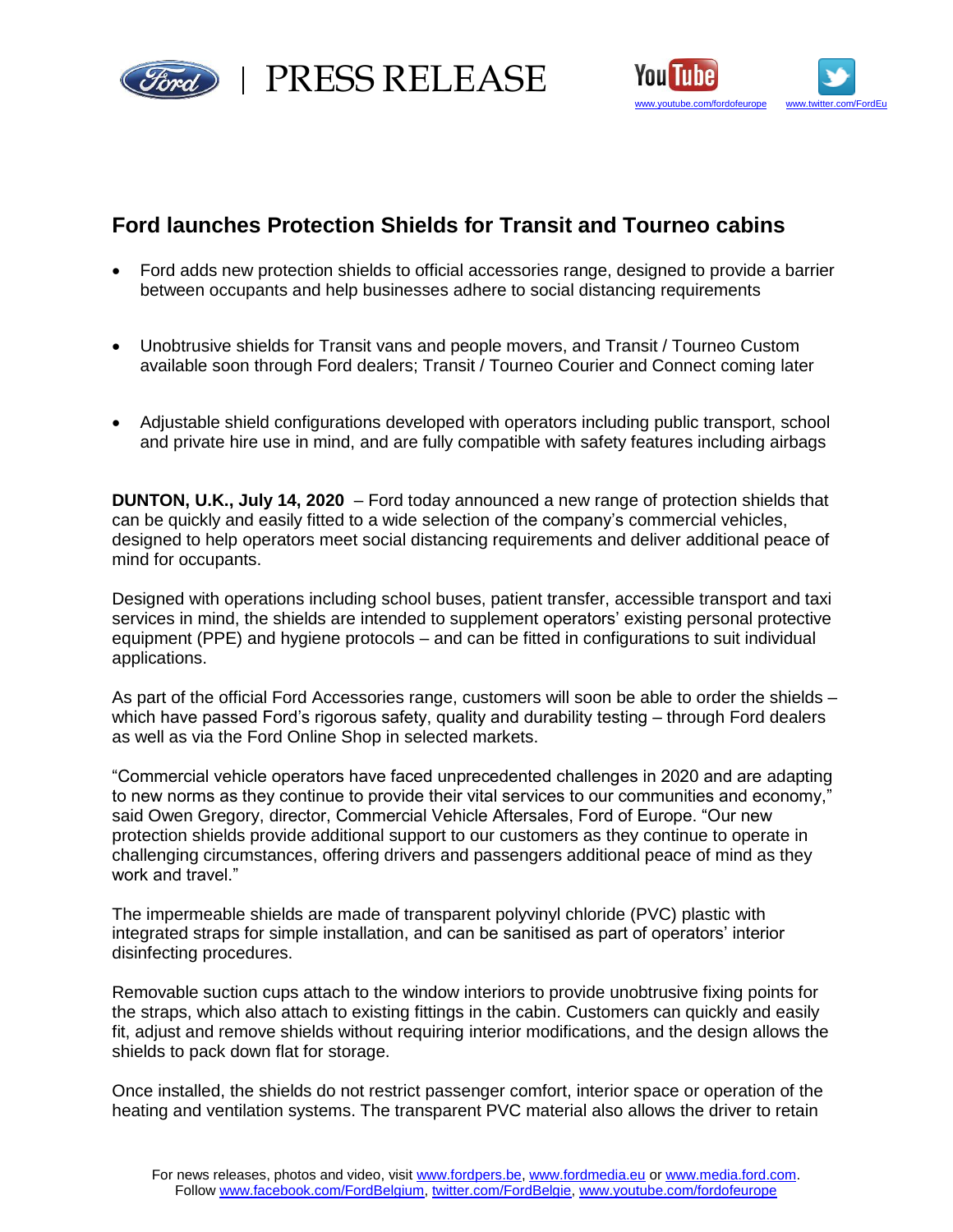full visibility of the windscreen, side windows and mirrors, and passengers can still hear and see each other as normal.

The shields can be fitted to offer four separate configurations, splitting cabins from front to rear and from left to right as desired, to provide the ideal configuration for each operators' requirements. Fitting locations are:

- Between driver and front passenger seats
- Behind front seats to partition from the rest of the cabin
- Between driver and front passenger and behind front seats
- Between and behind driver and front passenger, and between second row seats

In addition, the shields and mounting points have been carefully designed to maintain safety for occupants. Lightweight, flexible materials with secure mountings are designed to prevent injury in the event of an accident, and mounting points and strap positions enable normal deployment of side and curtain airbags.

Initial availability is for Transit vans and people movers, Transit Custom and Tourneo Custom, with shields for Transit / Tourneo Connect, and Transit / Tourneo Courier following later this year. Ford Accessories offers a range of storage, protection and security enhancements backed by a Ford warranty to best equip vehicles for customers' specific needs.

In addition, Ford is researching advanced solutions for partitioning cabin interiors, which could also help improve fuel and energy efficiency for future vehicles. The company has recently patented a system that can deploy automated, deformable walls in multiple configurations within the cabin to enable temperature control within specific areas for more efficient energy use.

###

|                                                                                    | Tourneo<br>Custom | Transit<br>Custom | Transit<br>(M1/M2) | Transit<br>panel van<br>(N1) | Transit<br>double<br>chassis cab | Transit<br>Double-<br>Cab-in-Van |
|------------------------------------------------------------------------------------|-------------------|-------------------|--------------------|------------------------------|----------------------------------|----------------------------------|
| <b>Behind</b><br>driver/front<br>passenger                                         | Χ                 |                   | X                  |                              |                                  |                                  |
| Between driver/<br>front passenger                                                 |                   | X                 |                    | X                            |                                  |                                  |
| Behind and<br>between<br>driver/front<br>passenger                                 | X                 |                   | X                  |                              |                                  |                                  |
| Behind and<br>between driver/<br>front passenger<br>and between rear<br>passengers |                   |                   |                    |                              | X                                | X                                |

## **Protection shield configurations, July 2020**

For news releases, photos and video, visit [www.fordpers.be,](http://www.fordpers.be/) [www.fordmedia.eu](http://www.fordmedia.eu/) or [www.media.ford.com.](http://www.media.ford.com/) Follo[w www.facebook.com/fordofeurope,](http://www.facebook.com/fordofeurope) [www.twitter.com/FordEu](http://www.twitter.com/FordEu) o[r www.youtube.com/fordofeurope](http://www.youtube.com/fordofeurope)